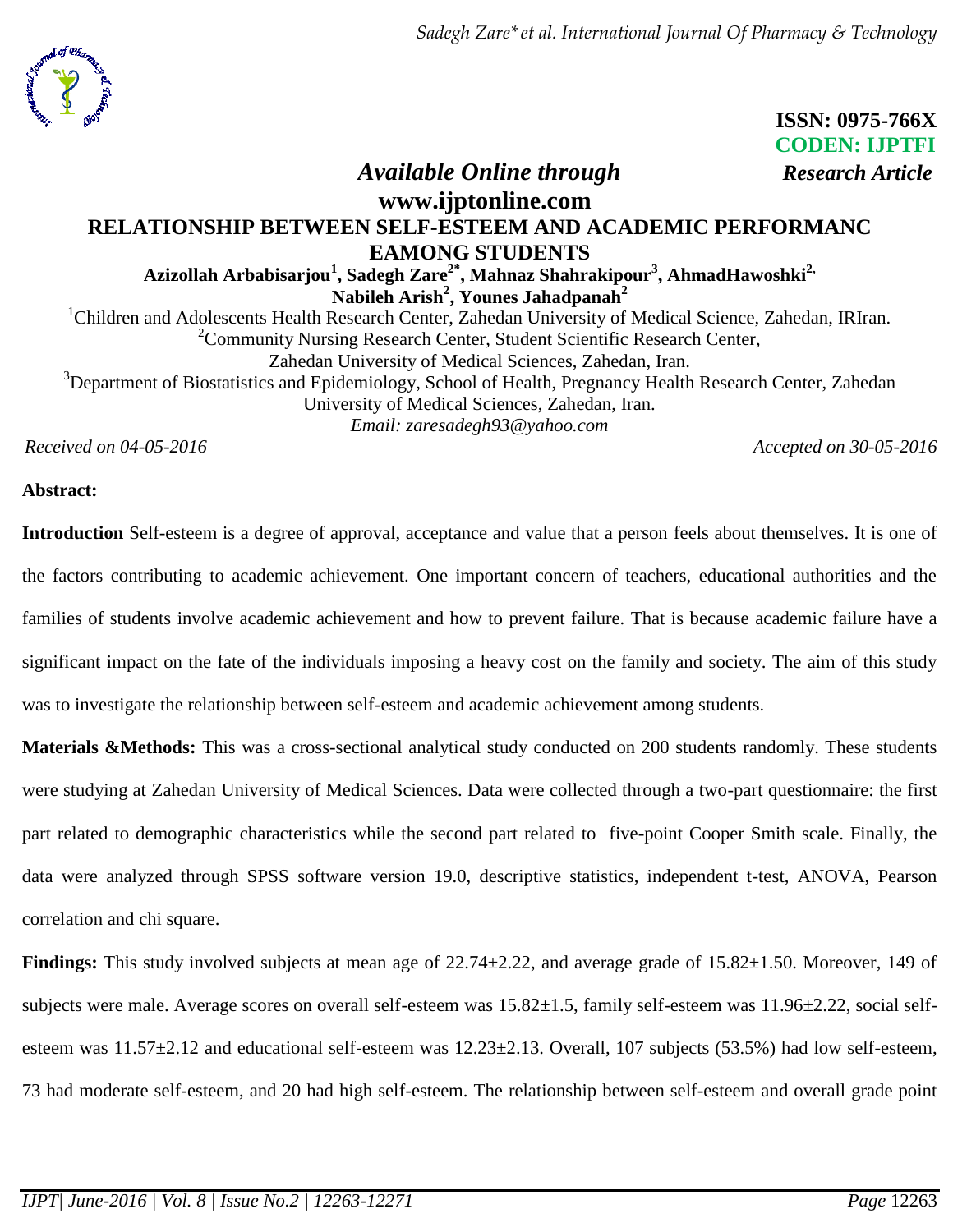$(p=0.003)$  and scope of general public esteem  $(P=0.03)$  was significant, whereas it was insignificant with family selfesteem (P=0.187), social self-esteem (P=0.634) and educational self-esteem (P=0.138).

**Conclusions:** The results of this study showed that students with high self-esteem had more academic success. The education status of students will be more likely to enhance through concentration on self-esteem of students and employment of methods that improve self-esteem, such as counseling or workshops that promote students' self-esteem. **Keywords:** self-esteem, academic achievement, university students.

#### **Introduction**

Self-esteem is degree of approval, acceptance, and value that a person feels about themselves (1) reflected in all daily activities. It is regarded as the most important aspect of human personality and behavioral traits(2). Moreover, self-esteem is an important factor influencing the quality of life by increasing individual sense of empowerment and value. It can leave positive changes such as academic achievement, increased efforts to achieve success, high confident, ambitious ideas and tendency toward higher health(3).

Students with high self-esteem are able to communicate and express feelings and emotions in different situations, tolerate failure and disappointment, take responsibility, and a positive sense of self ad internal control. Conversely, students with low self-esteem are dependent, do not cope with frustration, and have difficulty making decisions(4). Coopersmith regarded self-esteem as a variable threshold, the low value of which leaves a deterrent effect on perseverance, confidence and academic achievement, disrupting the individual's performance in the psychological, physical, social and family terms(5). In this regard, self-esteem has been revealed to play a very important role in promoting mental health(6,7). The results of a study on students at the University of Leicester in 2004 showed 23% of students had anxiety disorders, 50% had depression or mood disorders and 49% had low self-esteem and problems associated with it(8).

Self-esteem is the strongest mental factor in predicting learning performance (9). Researchers believe that self-esteem is among the determinants of human behavior(10,11). Given that the healthcare professional career has always been faced with common ethical issues (12,13), requiring proper behavior in response to those ethical issues, there should be a high self-esteem.

Some studies have shown a significantly positive relationship between self-esteem and academic achievement(14–16). One important concern of teachers, educational authorities and the families of students involve academic achievement and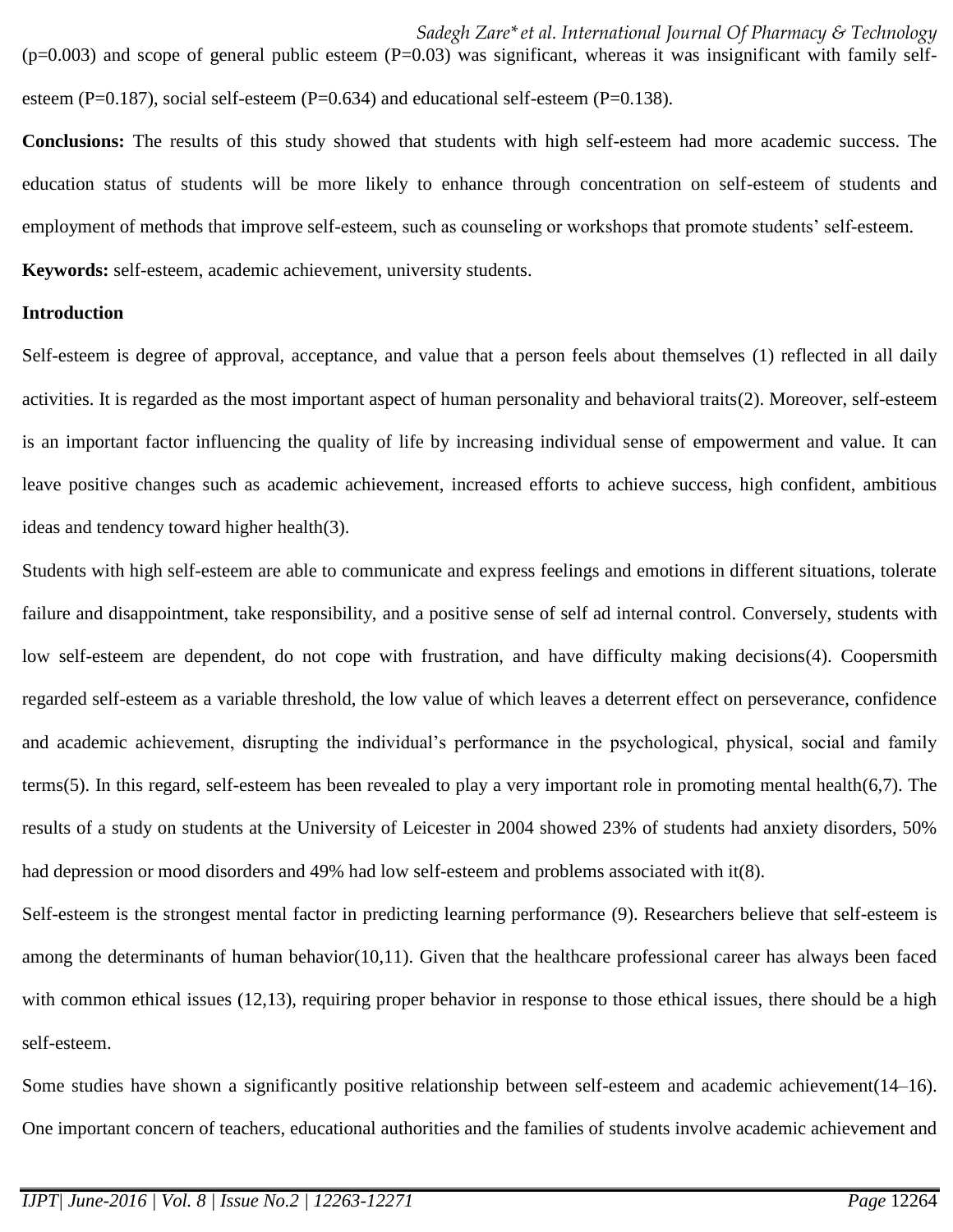how to prevent failure. That is because academic failure have a significant impact on the fate of the individual imposing a heavy cost on the family and society(17). In Iran, tens of million Rials (The unit for money) of national budget is squandered each year due to this very important problem within the education system(14). Therefore, experts in this field should focus on different aspects that somehow affect academic achievement.

Academic achievement of students is an important index in evaluating higher education, for realization of which all efforts have been directed. A closer look at the factors associated with academic achievement can point out that factors other than individual capabilities are associated with academic achievement(18).The investigation of factors contributing to academic achievement over the last three decades has been more than ever concerned by educations specialists. In this regard, researchers have been comprehensively dealing with academic achievement through interpersonal factors (psychological) and environmental factors that can predict academic achievement(19).

Therefore, it was decided to resolve the current ambiguities through a new study intending to investigate the relationship between self-esteem and academic performance among students.

#### **Materials and Methods**

This was a cross-sectional analytical study examining the relationship between self-esteem and academic achievement among university students of Medical Sciences. Random sampling was conducted on 200 students. Data were collected through a questionnaire composed of two parts. The first part dealt with demographic characteristics (age, sex, faculty and GPA), while the second part concerned Cooper Smith's five-point scale assessing four general areas of overall selfesteem, family self-esteem, social self-esteem and educational self-esteem. Minimum score was zero and maximum score was 50, where score less than 26 indicated poor self-esteem, scores 27-43 indicated moderate self-esteem, and scores more than 44 indicated high self-esteem. Reliability and validity of the questionnaire were confirmed in studies in Iran (23).

Moreover, this study used Cronbach's alpha to calculate reliability of the questionnaire at 0.8. To collect data, the researcher visited students during breaks between classes. Students were first briefed about the objectives. They then expressed their consent verbally, stressing within the questionnaire, "You participation in this project shall be deemed upon your informed consent. The information in this questionnaire is confidential and shall not pose any danger to you". After explaining the purpose of the scheme, the questionnaire was handed to students willing to participate in the study.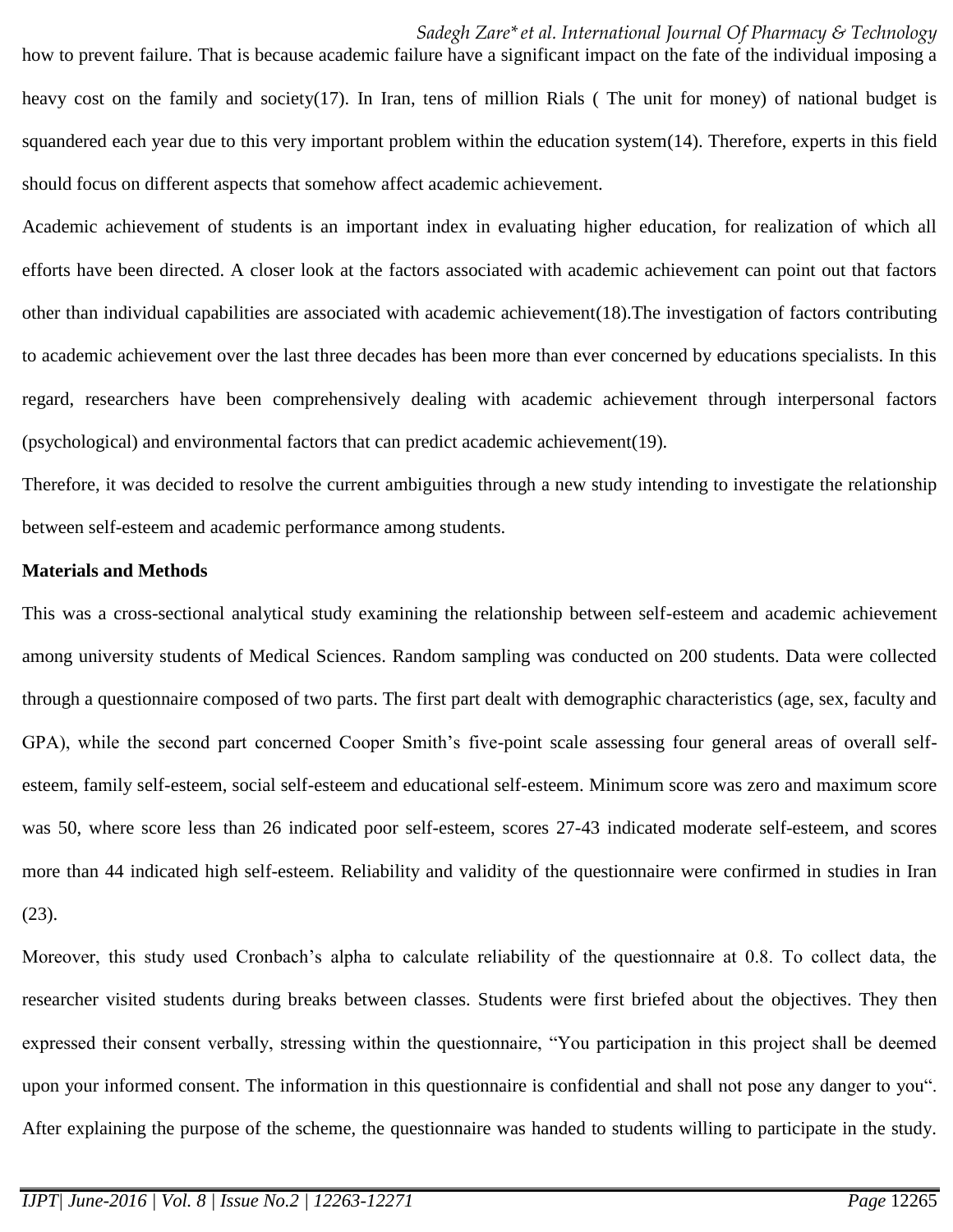Finally, the data were analyzed through SPSS 19, descriptive statistics, independent t-test, ANOVA, Pearson correlation and chi square.

## **Findings:**

This study involved subjects at mean age of  $22.74 \pm 2.22$ , and average grade of  $15.82 \pm 1.50$ . Moreover, 149 of subjects were male (74.5%). Average scores on overall self-esteem was  $15.82\pm1.5$ , family self-esteem was  $11.96\pm2.22$ , social selfesteem was  $11.57\pm2.12$  and educational self-esteem was  $12.23\pm2.13$ . Overall, 107 subjects (53.5%) had low self-esteem, 73 (36.5%) had moderate self-esteem, and 20 (10%) had high self-esteem.

The relationship between gender/age and overall self-esteem was not significant with each of the domains of self-esteem (P>0.05). Moreover, there was no significant relationship between faculty and each of the domains of selfesteem(P $>0.05$ ), while it was significant with overall self-esteem (P $< 0.001$ ). The relationship between gender and academic achievement was significant (P=0.004).

The relationship between self-esteem and overall grade point  $(p=0.003)$  and scope of general public esteem (P=0.03) was significant, whereas it was insignificant with family self-esteem  $(P=0.187)$ , social self-esteem  $(P=0.634)$  and educational self-esteem (P=0.138).

Table 1 displays the results of relationship between self-esteem and faculty.

|         |                     |                |        | Self-esteem    |         |                | Total  |
|---------|---------------------|----------------|--------|----------------|---------|----------------|--------|
|         |                     |                |        | Low            | Average | High           |        |
|         | <b>Nursing</b>      | Count          |        | 28             | 10      | 10             | 48     |
| Faculty |                     | $\%$<br>reshte | within | 58.3%          | 20.8%   | 20.8%          | 100.0% |
|         | Rehabilitation      | Count          | within | 9              | 11%     | $\mathbf{1}$   | 21     |
|         |                     | $\%$<br>reshte |        | 42.9%          | 52.4%   | 4.8%           | 100.0% |
|         | Medical<br>sciences | Count          | within | 24             | 13      | 6              | 43     |
|         |                     | $\%$<br>reshte |        | 55.8%          | 30.2%   | 14.0%          | 100.0% |
|         | Dentistry           | Count          | within | $\overline{2}$ | 19      | $\overline{0}$ | 21     |
|         |                     | %<br>reshte    |        | 9.5%           | 90.5%   | 0.0%           | 100.0% |
|         | Paramedics          | Count          | within | 24             | 12      | $\overline{2}$ | 38     |
|         |                     | %<br>reshte    |        | 63.2%          | 31.6%   | 5.3%           | 100.0% |
|         | Hygiene             | Count          |        | 20             | 8       | $\mathbf{1}$   | 29     |

Table 1: Relationship between self-esteem and faculty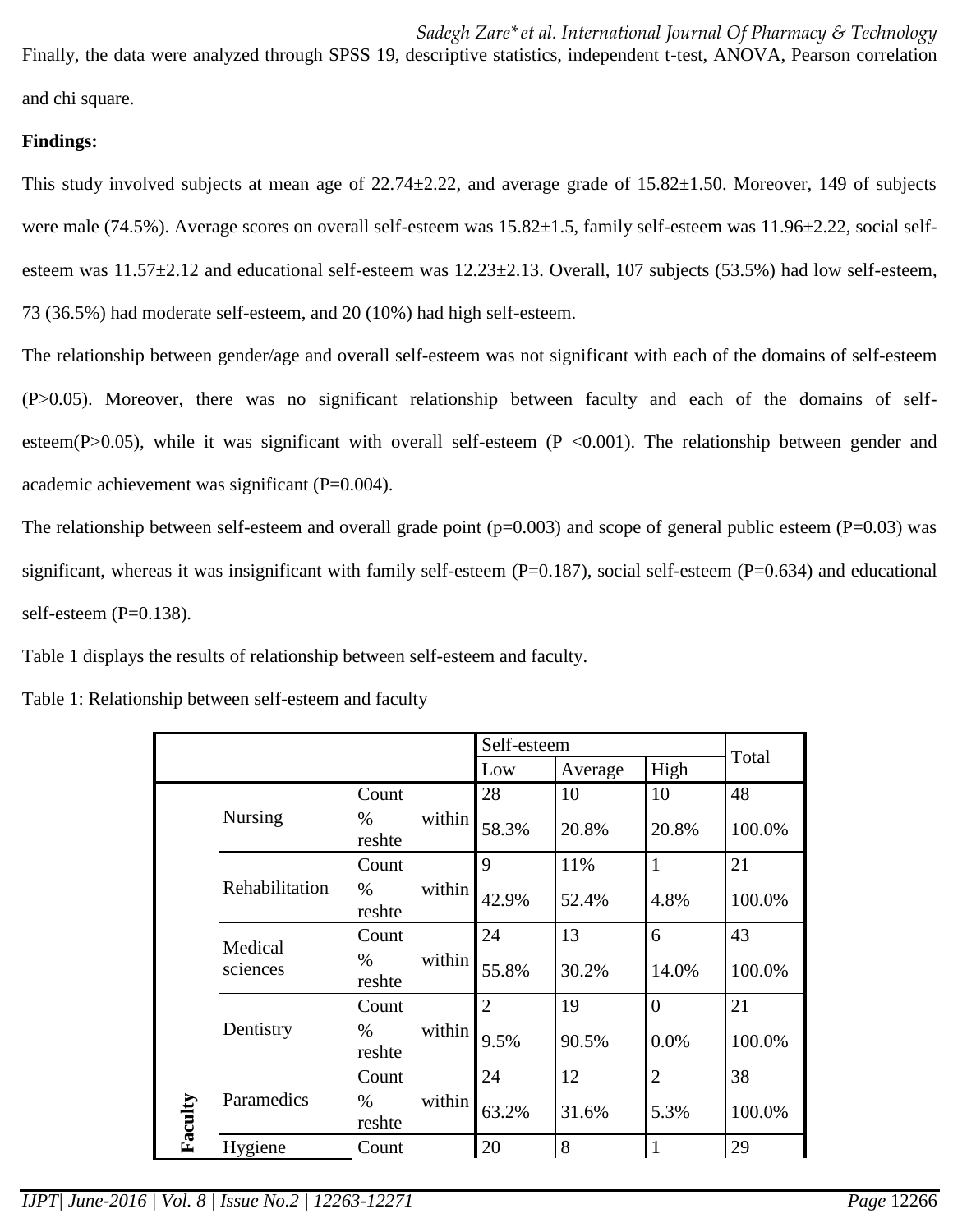|       | $\%$<br>reshte | within $69.0\%$ |     | 27.6% | 3.4%  | 100.0% |
|-------|----------------|-----------------|-----|-------|-------|--------|
|       | Count          |                 | 107 | 73    | 20    | 200    |
| Total | $\%$<br>reshte | within $53.5\%$ |     | 36.5% | 10.0% | 100.0% |

*Sadegh Zare\*et al. International Journal Of Pharmacy & Technology*

#### **Discussion:**

The factors contributing to students' academic progress have always of great concern to education experts and psychologists. Certainly, there is a set of individual and environmental, cognitive and non-cognitive factors affecting students' academic achievement. Academic achievement is multi-dimensional variable affected by multiple factors.

The results showed that there is a significant relationship between overall self-esteem and academic achievement of students, which is consistent with other studies(5,6,7). In a study by Henman on seventh graders, the results showed that there is a strong correlation between self-esteem and academic achievement(21).However, Zare et al. found that there is no significant correlation between GPA and self-esteem of students(22). Perhaps one of the reasons of such difference is that comparison should focus on the relationship between academic achievement and self-esteem in different societies, ethnicities, cultures and educational levels (23) to which little attention was paid in that study.

Many of the participants in this study had low self-esteem. Low self-esteem in childhood, adolescence and youth is the most important risk factors for depression in adults. Positive self-esteem even without social support can play a protective role against the risk of depression. On the other hand, some studies have shown that failure (in academic terms and social relationships) can have a devastating effect on self-esteem, while positive thinking training can enhance self-esteem and depression(24). Some students in college years are faced with more or less big problems, such as lack of interest in discipline, sense of learning disability, incorrect selection of courses, feeling compelled to accept educational regulations, problems in dormitories, financial requirements, poverty, and concerns about future job. Nevertheless, not all the psychological issues arise from students' socio-educational or social academic conditions but there are personal characteristics and the family involved. University plays several roles and its learning and social environment entails specific risks(25). Therefore, it is recommended that authorities create greater consistency and increase students' selfesteem, making professors and university students in the class share their situation and implementing regulations. This method increases the sense of responsibility in everyone. Also the university can familiarize students with various professions through class schedules and non-curriculum program, so as to enhance their self-esteem.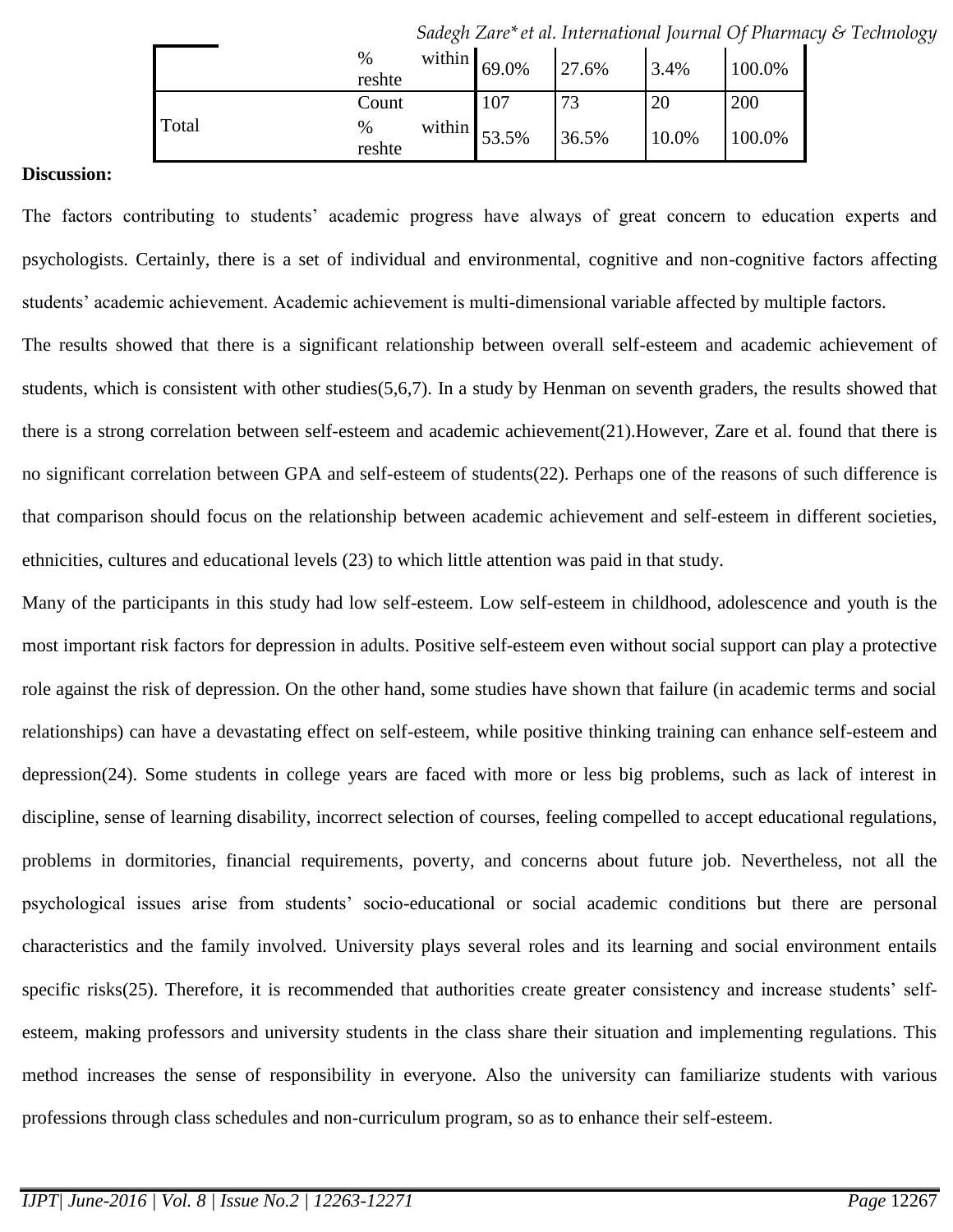While overall academic achievement and self-esteem had a significant relationship there was no such significant relationship with family self-esteem. However, most theorists agree that self-esteem is underpinned by the family at the earliest years of life and self-esteem is nurtured by the attitudes of parents(26).A study found that parents have the greatest impact on students' attitudes toward learning(21).

The results of this study were consistent with those obtained by Salmalian et al. who found no significant difference between male and female students' self-esteem(24). It should be noted that since the data for this study were obtained through student self-report, they may not be so authentic. (27) However, this study made an effort to give a description to the students so as to solicit their utmost cooperation. Self-care education is emphasized because it leads in active role in treatment process and accepting responsibility for individual health (28). Social networks are used for behavior improvement, educational performance and other self-care education (29).It is suggested that similar studies be carried at larger scale with regard to religion, ethnicity, education level and economic status of families. The finding of a study showed that students' learning styles may have an impact on the academic performance (30). The limitations of this study could be psychological issues of students which were beyond the scope of researcher's control.

### **Conclusions:**

The results of this study showed that students with high self-esteem had more academic success. The education status of students will be more likely to enhance through concentration on self-esteem of students and employment of methods that improve self-esteem, such as counseling or workshops that promote students' self-esteem. Nonetheless, it seems that other factors associated with emotional and cultural conditions of Iranian society can be in direct correlation with academic success, in which regard it is suggested that more comprehensive study be conducted.

#### **Acknowledgments:**

This study was an outcome of a Student research project at the Zahedan University of Medical Sciences. Gratitude is expressed to medical students who participated in this study as well as university officials that assisted us in data collection.

## **References**

1. Mutlu T, Balbag Z, Cemrek F. The role of self-esteem, locus of control and big five personality traits in predicting hopelessness. *Procedia-Social and Behavioral Sciences*. Elsevier; 2010;9: 1788–1792.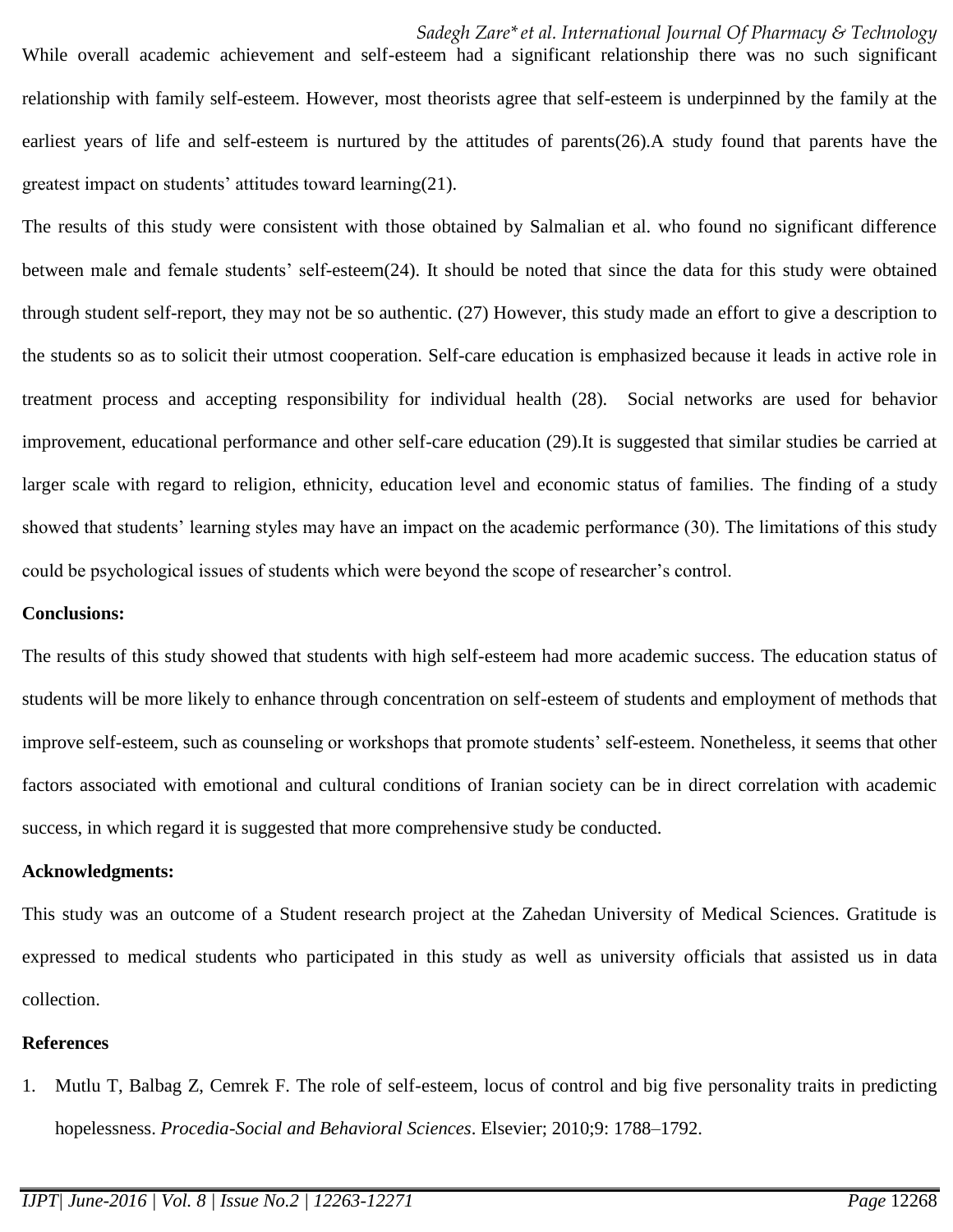- *Sadegh Zare\*et al. International Journal Of Pharmacy & Technology* 2. Lawrence J, Ashford K, Dent P. Gender differences in coping strategies of undergraduate students and their impact on self-esteem and attainment. *Active learning in higher education*. Sage Publications; 2006;7(3): 273–281.
- 3. Mann MM, Hosman CMH, Schaalma HP, de Vries NK. Self-esteem in a broad-spectrum approach for mental health promotion. *Health education research*. Oxford Univ Press; 2004;19(4): 357–372.
- 4. Orth U, Trzesniewski KH, Robins RW. Self-esteem development from young adulthood to old age: a cohortsequential longitudinal study. *Journal of personality and social psychology*. American Psychological Association; 2010;98(4): 645.
- 5. Sharifi DP. The effect of problem-solving style training on the self-esteem of 12 to 13 year old students with communicational-behavioral problems in the middle-school period.Journal Of Educational Innovations; 2006 : 38-63.
- 6. Strong WB, Malina RM, Blimkie CJR, Daniels SR, Dishman RK, Gutin B, et al. Evidence based physical activity for school-age youth. *The Journal of pediatrics*. Elsevier; 2005;146(6): 732–737.
- 7. Trzesniewski KH, Donnellan MB, Robins RW. Stability of self-esteem across the life span. *Journal of personality and social psychology*. American Psychological Association; 2003;84(1): 205.
- 8. Russell G, Shaw S. What is the Impact of Social Anxiety on Student Well-Being and Learning? *University of Plymouth Teaching Fellowship Report*. 2006;
- 9. Oh WO. Factors influencing self-directedness in learning of nursing students. *Journal of Korean Academy of Nursing*. KoreaMed; 2002;32(5): 684–693.
- 10. Tavan B, Jahani F, Rafeei M. The Relationship between Self-esteem and Happiness among Students of Arak University of Medical Sciences. *Iranian Journal of Medical Education*. Iranian Journal of Medical Education; 2014;14(6): 474–482.
- 11. Öhlén J, Segesten K. The professional identity of the nurse: concept analysis and development. *Journal of Advanced Nursing*. Wiley Online Library; 1998;28(4): 720–727.
- 12. Jahantigh M, Arbabisarjou A, Zare S, Shahrakipour M, Ghoreishinia G. Hospital's ethical climate and nurse's desired ethical climate in Ali-ebn-Abitaleb and Khatam-al-Anbia hospital of Zahedan (2015). *Der Pharmacia Lettre*. Scholars Research Library; 2015;7(12): 427–431.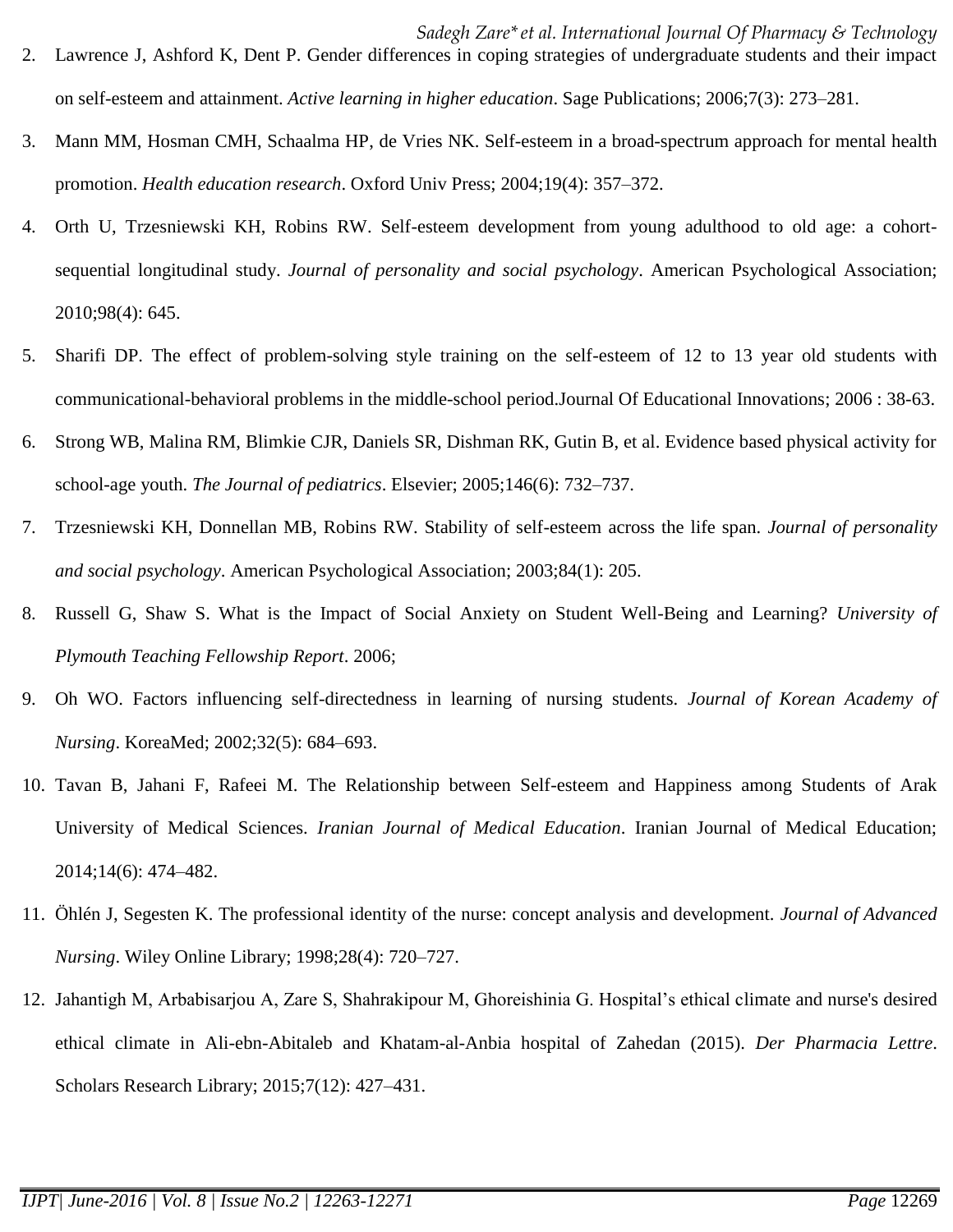- *Sadegh Zare\*et al. International Journal Of Pharmacy & Technology* 13. Miandoab NY, Arbabisarjou A, Zare S, Shahrakipour M, Bradang N. Operating room staff attitude toward the ethical climate of educational hospitals. *Der Pharmacia Lettre*. 2015;7(12): 122–125.
- 14. Hosseini MA, Dejkam M, Mirlashari J. Correlation between Academic Achievement and Self–esteem in Rehabilitation Students in Tehran University of Social Welfare & Rehabilitation. *Iranian journal of medical education*. Iranian Journal of Medical Education; 2007;7(1): 137–142.
- 15. Mirzaei Alavijeh M, Rajaei N, Rezaei F, Hasanpoor S, Pirouzeh R, Babaei Borzabadi M. Comparison of self-esteem, locus of control and their relationship with university students' educational status at Shahid Sadoughi University of Medical Sciences-Yazd. *The Journal of Medical Education and Development*. The Journal of Medical Education and Development; 2012;7(1): 58–70.
- 16. El-Anzi FO. Academic achievement and its relationship with anxiety, self-esteem, optimism, and pessimism in Kuwaiti students. *Social Behavior and Personality: an international journal*. Scientific Journal Publishers; 2005;33(1): 95–104.
- 17. Tamannaifar MR, Sedighi Arfai F, Salami Mohammadabadi F. Correlation between emotional intelligence, selfconcept and self-esteem with academic achievement. *Education Strategies in Medical Sciences*. Education Strategies in Medical Sciences; 2010;3(3): 121–126.
- 18. Zhang L-F. Do thinking styles contribute to academic achievement beyond self-rated abilities? *The Journal of Psychology*. Taylor & Francis; 2001;135(6): 621–637.
- 19. Guay F, Vallerand RJ. Social context, student's motivation, and academic achievement: Toward a process model. *Social psychology of education*. Springer; 1996;1(3): 211–233.
- 20. Ross CE, Broh BA. The roles of self-esteem and the sense of personal control in the academic achievement process. *Sociology of Education*. JSTOR; 2000; 270–284.
- 21. Henman K. The correlation between academic achievements, self-esteem and motivation of female seventh grade students: A mixed methods approach. 2010.
- 22. Zare N, Daneshpajooh F, Amini M, Razeghi M, Fallahzadeh MH. The relationship between self-esteem, general health and academic achievement in students of Shiraz University of Medical Sciences. Iranian journal of medical education. Iranian Journal of Medical Education; 2007;7(1): 59–67.